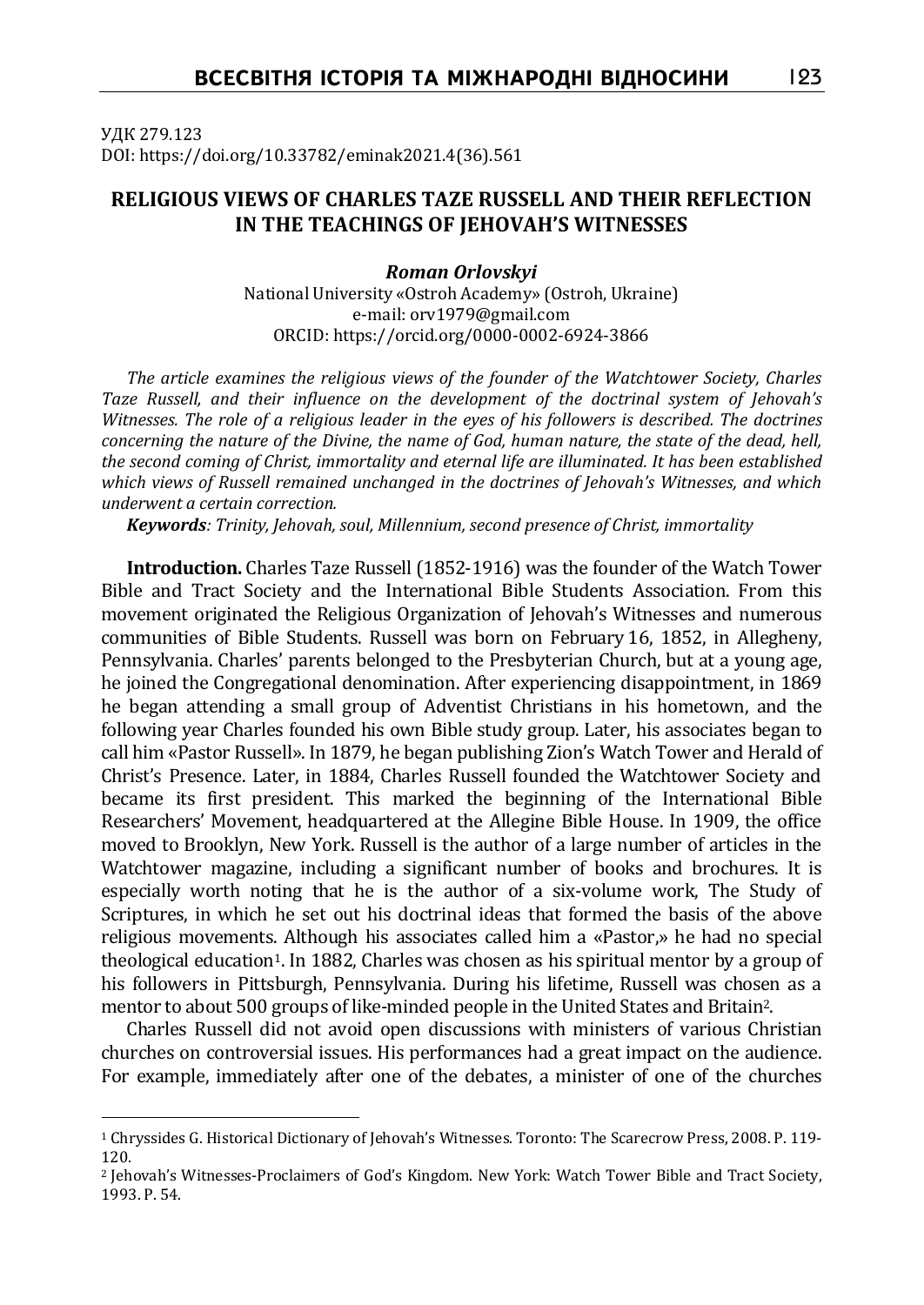approached Russell and said, «I am glad to see you turn the hose on hell and put out the fire»3. Russell during his life and after his death, like-minded people have repeatedly acknowledged: «a faithful and wise slave», mentioned in Matthew 24: 45-47. This statement meant that this man was appointed by God to: «provide timely spiritual nourishment for believers. «Thousands of readers of Pastor Russell's writings believe that he filled the office of « that faithful and wise servant»4. We also have evidence that Charles Russell personally called himself a «faithful and wise slave»: «His modesty and humility precluded him from openly claiming this title, but he admitted as much in private conversation»5. He often tried to spread his views among a large number of people. In particular, the first president of the Society used Newspaper Gospelling. Pastor Russell's sermons were published in many American periodicals, and by 1913 his articles had reached 15 million readers<sup>6</sup>.

The best way to spread his views was the biblical film «Photo-Drama of Creation», which premiered in 1914. This eight-hour film showed the entire biblical story, including the process of the Creation of the World and the Flood. The film entered the history of world cinema as «the first major screenplay which incorporated synchronized sound (recorded speech), moving film, and magic lantern color slides»7.

Pastor Russell also frequently preached in the cities of the United States and Canada, and since 1891 has visited Europe twelve times<sup>8</sup>. In particular, on March 24, 1911, the pastor visited the city of Lviv (Ukraine), where he planned to deliver a speech: «Zionism in Prophecy»9.

Charles Russell died on October 31, 1916, and Joseph Franklin Rutherford became the next president of the Watchtower Society<sup>10</sup>. It was he who, in 1931, at a public convention in Columbus, Ohio, announced to his fellow believers: «We desire to be known as and called by the name, to wit, Jehovah's witnesses $\mathbf{S}^{11}$ . Since then, international Bible scholars have adopted the name Jehovah's Witnesses<sup>12</sup>. This movement is known to the world under this name to this day. The religious movement of Jehovah's Witnesses has spread throughout the globe, and today has representatives in 240 countries and territories, and continues to grow rapidly. As of the end of 2020, the number of Jehovah's Witnesses in the world is approximately 8.5 million<sup>13</sup>. Among them, in Ukraine, there are 128 thousand people14. As Charles Russell became the founder of the powerful and

<sup>3</sup> Ibid. P. 130.

<sup>4</sup> Biography // The Watch Tower and Herald of Christ's Presence. 1916. No. 23, Vol. 37. P. 357.

<sup>5</sup> Ibidem.

<sup>6</sup> Jehovah's Witnesses-Proclaimers of God's Kingdom. New York: Watch Tower Bible and Tract Society, 1993. P. 58.

<sup>7</sup> Timeline of Greatest Film Milestones and Turning Points in Film History: The Year 1914 // Filmsite: The Gratest and Best in Movie History. URL: https://www.filmsite.org/1914-filmhistory.html

<sup>8</sup> Redeker C. Pastor C.T. Russell: Messenger of Millennial Hope, Distinguished Founder of the Bible Students and His Legacy. Temple City: Pastoral Bible Institute, 2006. P. 42-43.

<sup>9</sup> 2002 Yearbook of Jehovah's Witnesses. Brooklyn: Watchtower Bible and Tract Society, 2002. P. 121.

<sup>10</sup> Jehovah's Witnesses-Proclaimers of God's Kingdom… P. 66.

<sup>11</sup> Isaiah's Prophecy – Light for All Mankind II. Brooklyn: Watchtower Bible and Tract Society, 2001. P. 53-54.

<sup>&</sup>lt;sup>12</sup> This Is Our Spiritual Heritage // The Watchtower Announcing Jehovah's Kingdom. 2013. No. 4, Vol. 134. P. 4.

<sup>&</sup>lt;sup>13</sup> 2020 Grand Totals // Watchtower Online Library. 2020. URL: https://wol.jw.org/en/wol/d/r1/lpe/1102020991

<sup>14</sup> «Country and Territory Reports» // Watchtower Online Library. 2020. URL: https://wol.jw.org/en/wol/d/r1/lp-e/1102020992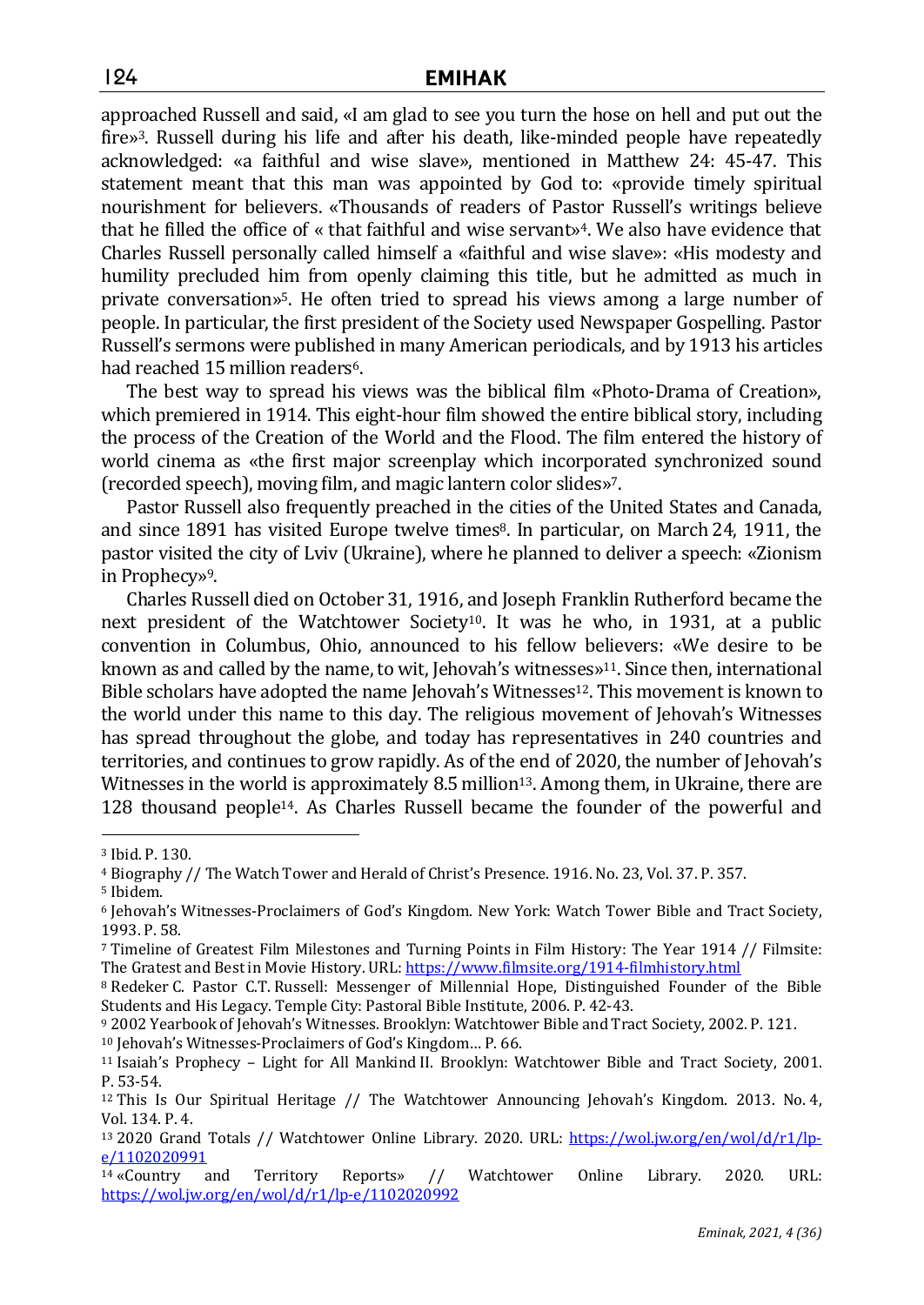multimillion-dollar Religious Organization of Jehovah's Witnesses, there is a need to explore a number of his outstanding views that are reflected in the doctrinal system of this Religious Organization.

**Historiography**. Many researchers in world and domestic science have studied the dogmatic ideas of Charles Taze Russell. Most of these studies have focused on the biography and religious views of this charismatic figure and the history of the organization and beliefs of the Religious Organization of Jehovah's Witnesses. Their studies can be divided into the following areas: 1) Soviet historiography; 2) modern scientific research – domestic and foreign; 3) confessional literature.

1)In the Soviet period, the authors, for example, E. Bartoshevich, E. Borisoglebskiy15, A. Moskalenko16 described the figure and views of Charles Russell, his activities and beliefs in the Organization of Jehovah's Witnesses, guided by the narratives of communist ideology. However, their works contain significant historical material, as well as an analysis of the religious activities of this Organization.

2) Modern scientific works on the life and views of Charles Russell are characterized by adherence to scientific methodology. These include the works of P. Yarotskyi17, F. Zidek18. The peculiarity of F. Zidek's work is the description of the activity and development of Charles Russell's theology for each year of his life synchronously with the events, phenomena, scientific discoveries that took place in the world. A significant part of the sixth volume of the ten-volume work «History of Religion in Ukraine» edited by P. Yarotsky is devoted to the description of the history, activities, and development of the doctrine of the Religious Organization of Jehovah's Witnesses. In particular, it contains the stages of the formation of Charles Russell as a religious leader.

3) Confessional works can be divided into: a) works of Jehovah's Witnesses and Bible Students; b) works of authors of other denominations. The former include a book on the history of Jehovah's Witnesses published by the Watchtower Society<sup>19</sup> and a book by C. Redeker published by the Pastoral Bible Institute<sup>20</sup>. The authors of the second subgroup include: A. Dworkin's work «Pseudo-Christian sect «Jehovah's Witnesses»«21, which covers the history and views of Jehovah's Witnesses through the prism of the views of the Orthodox Church. The fundamental work of W. Martin22, a well-known Christian apologist from the United States, conducts a thorough analysis of the views reflected in the publications of the Watchtower Society on the part of Protestant ideology. In particular, he cites several quotations from the works of Charles Russell. There is a lot of useful information in these works, but its general content is biased, as the former tend to idealize Russell, and the latter tries to portray his views and activities mostly in a negative light.

<sup>15</sup> Бартошевич Э., Борисоглебский Е. Именем бога Иеговы. Москва: Издательство политической литературы, 1960. 160 с.; Бартошевич Э., Борисоглебский Е. Свидетели Иеговы. Москва: Издательство политической литературы, 1969. 216 с.

<sup>16</sup> Москаленко А. Секта иеговистов и её реакционная сущность. Москва: Государственное издательство «Высшая школа,», 1961. 70 с.

<sup>17</sup> Історія релігії в Україні: у 10-ти т. / за ред. Яроцького П. Київ-Дрогобич: Сурма С, 2008. T. 6: Пізній протестантизм в Україні (П'ятидесятники, Адвентисти, Свідки Єгови). 632 с.

<sup>18</sup> Zydek F. Charles Taze Russell: Jego Życie I Czasy. Człowiek, Millennium I Posłannictwo. Białogard: Straż, 2016. 459 p.

<sup>19</sup> Jehovah's Witnesses-Proclaimers of God's Kingdom… 750 р.

<sup>20</sup> Redeker C. Op. cit.

<sup>21</sup> Дворкин А. Псевдохристианская секта «Свидетели Иеговы». С.-Петербург: Формика, 2002. 78 с.

<sup>22</sup> Мартин У. Царство Культов. Санкт-Петербург: Логос, 1992. 351 с.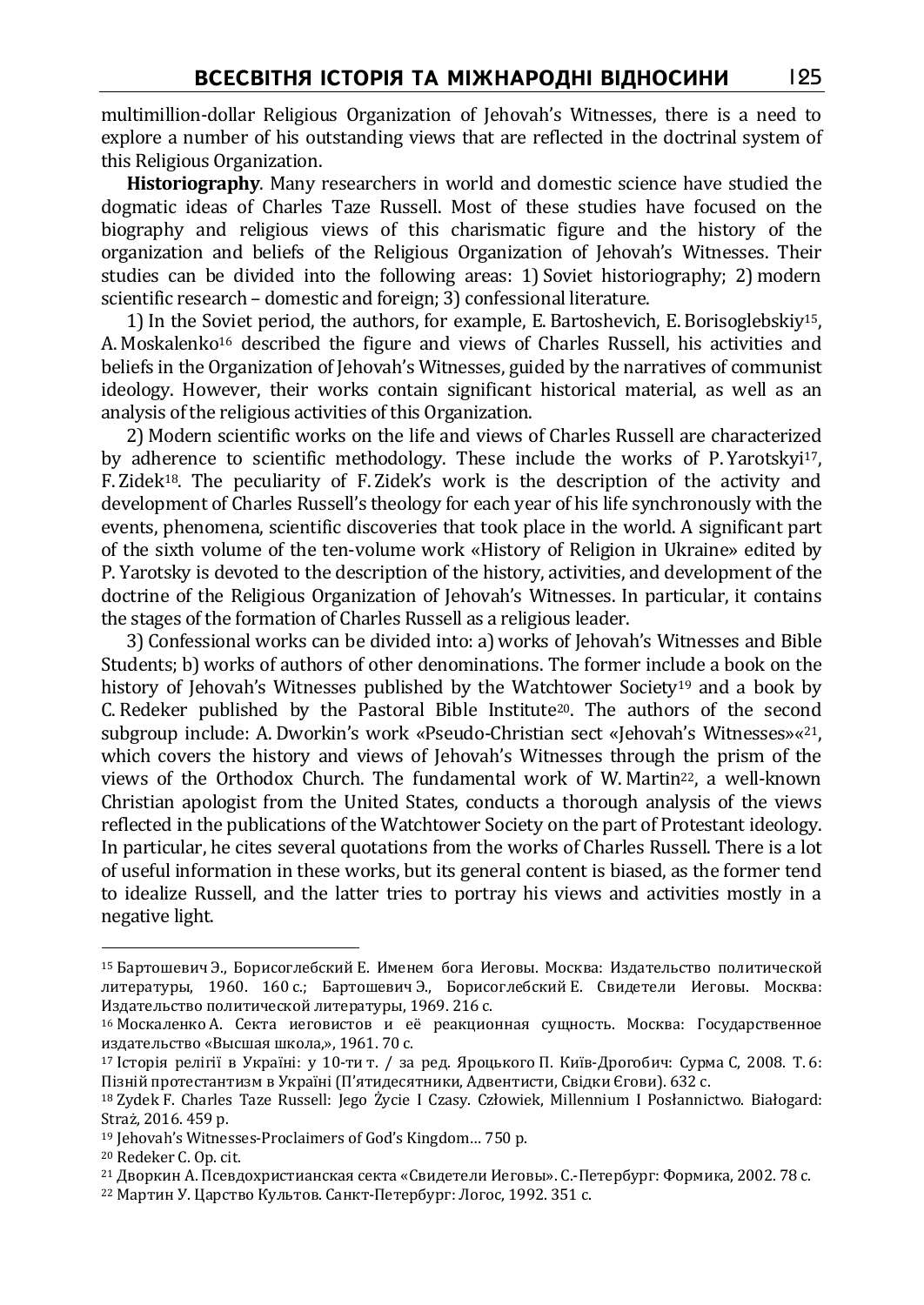The historiography of the study is extensive, but focuses largely on the study of the doctrinal system of Jehovah's Witnesses, with only partial attention to the views of Charles Russell. F. Zidek's work is primarily devoted to the life and work of the leader of the Bible Students, and only indirectly to the description of his religious views. And S. Redecker's book contains a biography and views of Charles Russell in the context of their influence on the beliefs not of Jehovah's Witnesses, but of the Pastoral Bible Institute, a group that broke away from the Watchtower Society. Therefore, in this article, we will attempt to highlight some outstanding dogmatic ideas of Charles Russell, which are covered in his fundamental work «Study of Scriptures», and explore how these views are reflected in the further development of the doctrine of the Religious Organization of Jehovah's Witnesses.

**Key definitions of this study**. The Advent Christian Church is one of the main denominations that emerged from the movement of William Miller in the 1830s and 1840s, who preached the imminent Second Coming of Jesus Christ in the United States. The organizational church structure of this doctrine was formed in 1860. One of the founders of this movement was the miller Joseph Turner. The religious views of Adventist Christians were covered in the periodicals Second Advent Watchman and World's Crisis. The Adventist Christian Church was distinguished from traditional US denominations by its belief in the conditional immortality of man, as opposed to the belief in the immortality of the soul. As of 2007, Advent Christian Church had 23,000 members in the United States and has representatives in 20 countries<sup>23</sup>.

**A look at the nature of the Deity**. Throughout his religious career, Charles Russell consistently denied the Christian doctrine of the Triune God. He conducted a thorough analysis of this teaching, examining whether this teaching is consistent with biblical content and common sense. The catechisms of the traditional churches, which profess the doctrine of the Trinity, believe that there is a Father, a Son, and a Holy Spirit are components of one person, and they are equal in glory and power. Thus, official church documents simultaneously acknowledge the one God and, at the same time, say that there are three Gods. This inconsistency is recognized even by the most famous defenders of this doctrine, saying that they are not able to truly understand, understand, and even more so to explain it. However, they emphasize that it is: «an incomprehensible, unexplainable great mystery»<sup>24</sup>. And the origin of this teaching is not the Holy Scriptures, but the traditions of the so-called Fathers of the Church of the II-III centuries, from which the system of the Papacy arose. Therefore, the doctrine of the Trinity became one of the delusions by which Satan, through the Papacy, overshadowed God's truth. Trinity and the recognition that there is unity in the relationship between the heavenly Father and the heavenly Son. However, this unity is not evidence that Heavenly Father and Son are one person and that they have the same greatness and power25.

Jesus Christ in his prehuman existence is represented as the Archangel, ie the highest angel, named Michael. He is the «only direct creation» of the Almighty God<sup>26</sup>. While all the

<sup>23</sup> Advent Christian Church // The Association of Religion Data Archives (ARDA). URL: https://www.thearda.com/Denoms/D 1101.asp; We Are Advent Christian // Advent Christian General Conference. URL: https://acgc.us/about/#Structure; Land G. Historical Dictionary of the Seventh-Day Adventists . Toronto: The Scarecrow Press, 2005. P. 11-12.

<sup>24</sup> Russell C.T. Studies in the Scriptures. Brooklyn: International Bible Students Association, 1923 Vol. 5: The At-One-Ment between God and Man. P. 60.

<sup>25</sup> Ibid. P. 54-55, 59-62.

<sup>26</sup> Ibid. P. 88.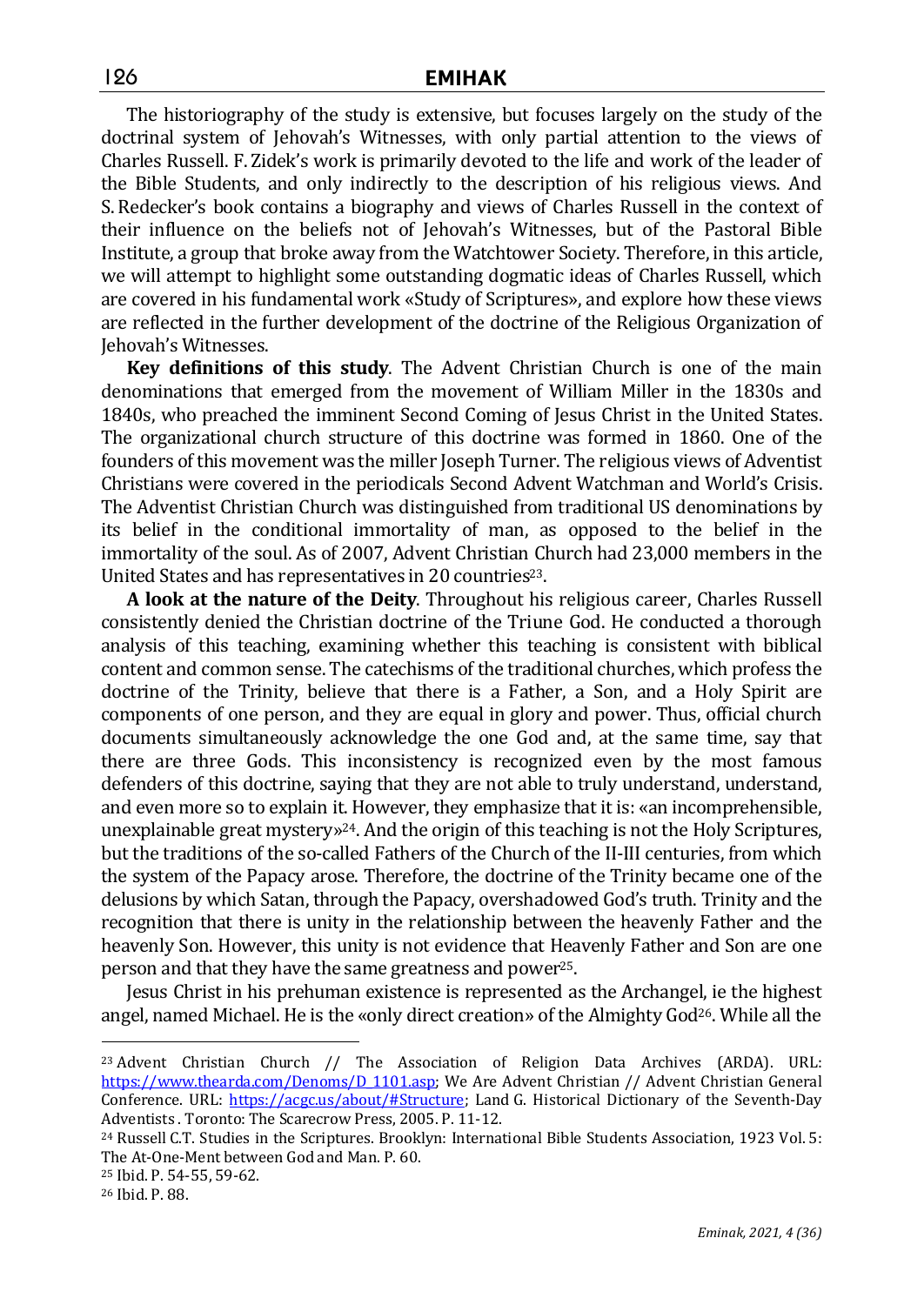other sons of God, that is, angels and men, received their existence through Christ. Jesus was exalted to such a level as to be next to Jehovah in greatness and power. That is why, like other created beings, the Son of God is not worthy to worship, because only Heavenly Father has the right to do so<sup>27</sup>.

In turn, according to Russell, the Holy Spirit is not a divine person but is «the spirit, influence, or power» used by Heavenly Father and the Son of God28. Russell found no reason to believe that he was another Divine being, a separate person from the Father and the Son. The Holy Spirit can also be called the «divine will» because it is a force used in all parts of the universe to do God's will29.

Jehovah's Witnesses profess this view of Charles Russell on the nature of the Godhead. *View of the Trinity:* «Beyond a doubt, the Trinity doctrine has confused and diluted people's understanding of God's true position»30.

*A look at the status of Jesus Christ concerning God the Father:* «Jehovah God alone is Almighty. He created the prehuman Jesus directly. Thus, Jesus had a beginning and could never be coequal with God in power or eternity»31.

*A view of the nature of the Holy Spirit:* «Holy spirit... is a controlled force that Jehovah God uses to accomplish a variety of his purposes $x^{32}$ . This force is comparable to an electric current.

**Name of God**. In 1931, 15 years after Charles Russell's death, the International Bible Students Movement adopted the name Jehovah's Witnesses. The title emphasizes that: «Jehovah» is the personal name of God, which is still one of the hallmarks of this religious organization. In Pastor Russell's writings, this name is quite common. In the six-volume *Studies in the Scriptures*, it is mentioned more than 500 times, and in the Watchtower from its first issue in July 1879 until the death of this religious leader in late 1916, it is used more than 2,200 times. «Jehovah» is the name of Almighty God, which means «Selfexistent,» meaning «Immortal». It cannot belong to anyone but Heavenly Father. The exception is the use of this name to His special messengers when they speak on behalf of the Creator, that is, are His representatives. The name Jehovah is used several thousand times in the Hebrew original books of the Old Testament. However, the reader of the Bible does not often notice it in the pages of Scripture, because the error of the translators, who translated this name as «Lord», became apparent. Charles Russell emphasizes that this special name of God is mentioned only four times in the most common English translation of the Bible, the King James Version. In other cases, alternatives are used: «God» – 298 times, and «Lord» – more than 5,000 times. The reason for this change of God's name, the leader of the Bible Students believes the religious views of the translators themselves. The translators were «supporters of the Trinity,» so they were wary of using Jehovah's name in every place<sup>33</sup>.

Jehovah's Witnesses continue to hold this view. They believe that Jehovah is «the personal name of the only true God»34. In their work on the Name of God, Jehovah's Witnesses consider cases where, in their view, Jehovah's name has been replaced by the

<sup>27</sup> Ibid. P. 53, 72-74, 84, 88.

<sup>28</sup> Ibid. P. 165.

<sup>29</sup> Ibid. P. 165, 169, 182.

<sup>30</sup> Should You Believe in the Trinity? Brooklyn: Watchtower Bible and Tract Society, 2006. P. 30.

<sup>31</sup> Ibid. P. 16.

<sup>32</sup> Should You Believe in the Trinity?… P. 20.

<sup>33</sup> Russell C.T. Op. cit. Vol. 5: The At-One-Ment between God and Man. P. 40, 47, 65.

<sup>34</sup> Reasoning from the Scriptures. Brooklyn: Watchtower Bible and Tract Society, 1989. P. 191.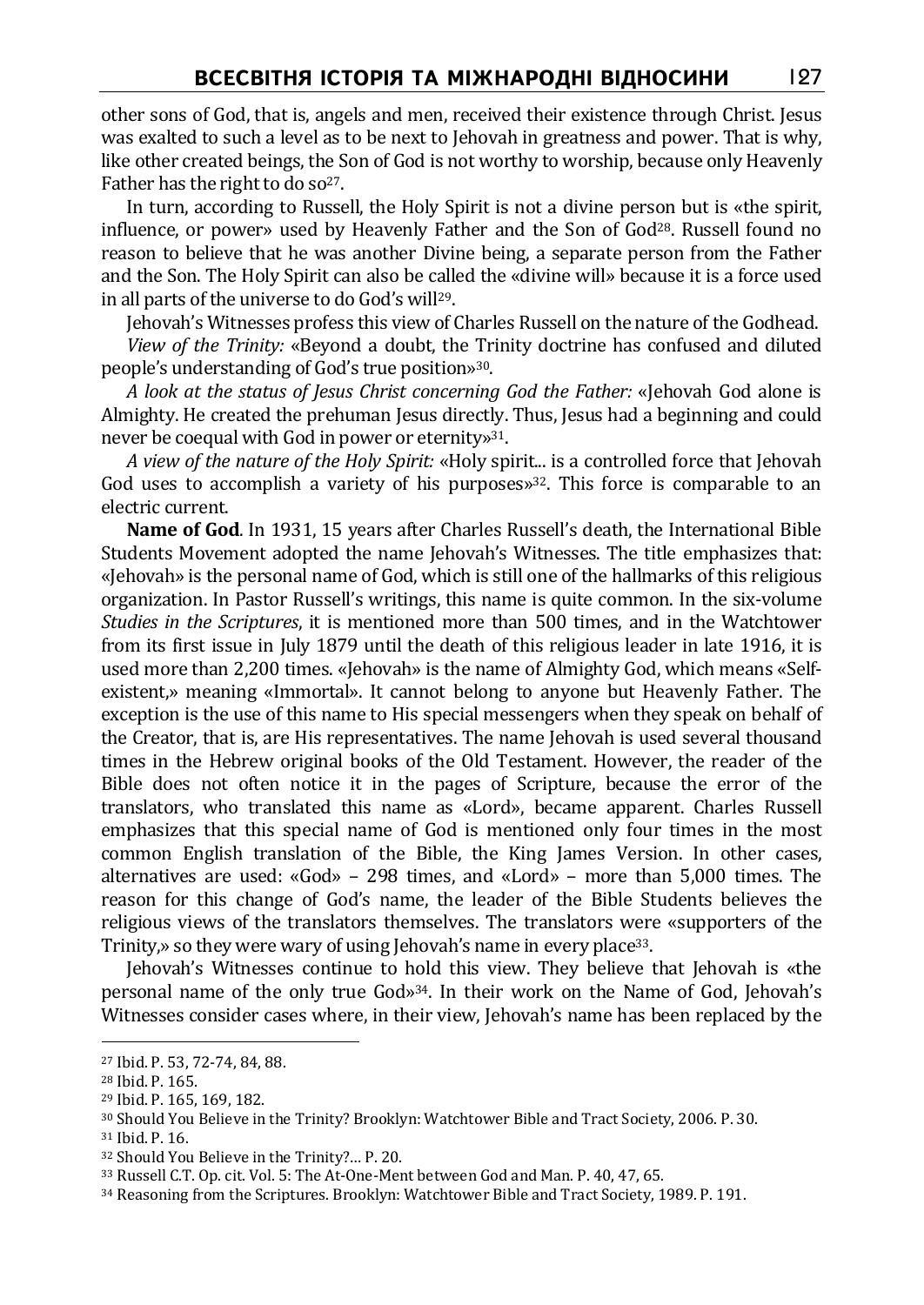title Lord in the books of the New Testament. «This example demonstrates how the removal of the name of God from the Greek Scriptures contributed to confusing Jesus and Jehovah in the minds of many»35.

**The nature of the human soul.** Russell emphasized that the Bible does not say anything about the transmission to each person: «part or spark of God's life»<sup>36</sup>. It is the idea that the divine particle is transmitted at birth to each person that has become the basis of many false religious systems. As a result, the theory of eternal torment in hell emerged. But if man were created like animals, he could die without fear of eternal torment. But having the spark of divine life in him is eternal because God himself is eternal. It follows that God is not capable of destroying His creation, even if such destruction were desirable. And if man's existence has no end, then there must be a place where he will be: eternal bliss imitates a small number of saints, and eternal torment and suffering await those who have been reluctant to live in holiness. As a result of such considerations, the conclusion arises that the idea of the natural immortality of the human soul deeply degrades God's power and character. This statement makes sense because God, who has the power to create man, does not have the power to destroy him because he had a universal spark of life of the Creator himself. Thus, this theory not only has no biblical basis, but on the contrary is a fiction of the Middle Ages, which God's Word strongly rejects. Therefore, according to Russell, man «composed of two elements, body and spirit»37. These two components form the soul, an intelligent being endowed with sense organs. The body is related only to the physical organism, so it is not able to embody the whole human personality, although without the body can not exist and man. Nor can the body be identified with the soul, because God «can destroy both soul and body in Gehenna». (Matthew 10:28). However, on the other hand, without the body with its ability to feel could not be the soul itself. Similarly, the spirit of life does not represent the whole human personality, although without the breath of life man also cannot exist<sup>38</sup>.

The spirit, the life force that Adam received, was also present in all animals: birds, beasts, reptiles. When one of them loses this vital energy, as a result dies, «man as well as the lower creatures»39. Everyone dies in this way, only a human differs in that a ransom was paid for him by the sacrifice of Christ, and he will receive in the future the promised liberation from the power of death through the resurrection of the being, the soul.

So Russell believes that Christians who believe in the immortality of the soul «made a league with death»40 because they consider death their friend. And the Bible states that it is man's greatest enemy and retribution for his sin. However, these Christians have agreed with the grave, as they consider it only a place where there is an earthly body, which, in their opinion, is not bad to get rid of. Therefore, when they do not acknowledge that the punishment for sin is death, oblivion, they are ready to believe the deception of the devil that retribution for sinners is eternal torment41.

Today, Jehovah's Witnesses have the same view of the human soul.

Man himself is a soul, not a soul: «Man was a soul, he did not have a soul as something

<sup>35</sup> The Divine Name That Will Endure Forever. Brooklyn: Watchtower Bible and Tract Society, 2006. P. 26.

<sup>36</sup> Russell C.T. Op. cit. Vol. 5: The At-One-Ment between God and Man. P. 307.

<sup>37</sup> Ibid. P. 308.

<sup>38</sup> Ibid. P. 307-308, 338-339.

<sup>39</sup> Ibid. P. 320.

<sup>40</sup> Russell C.T. Op. cit. Vol. 5: The At-One-Ment between God and Man. P. 370.

<sup>41</sup> Ibidem.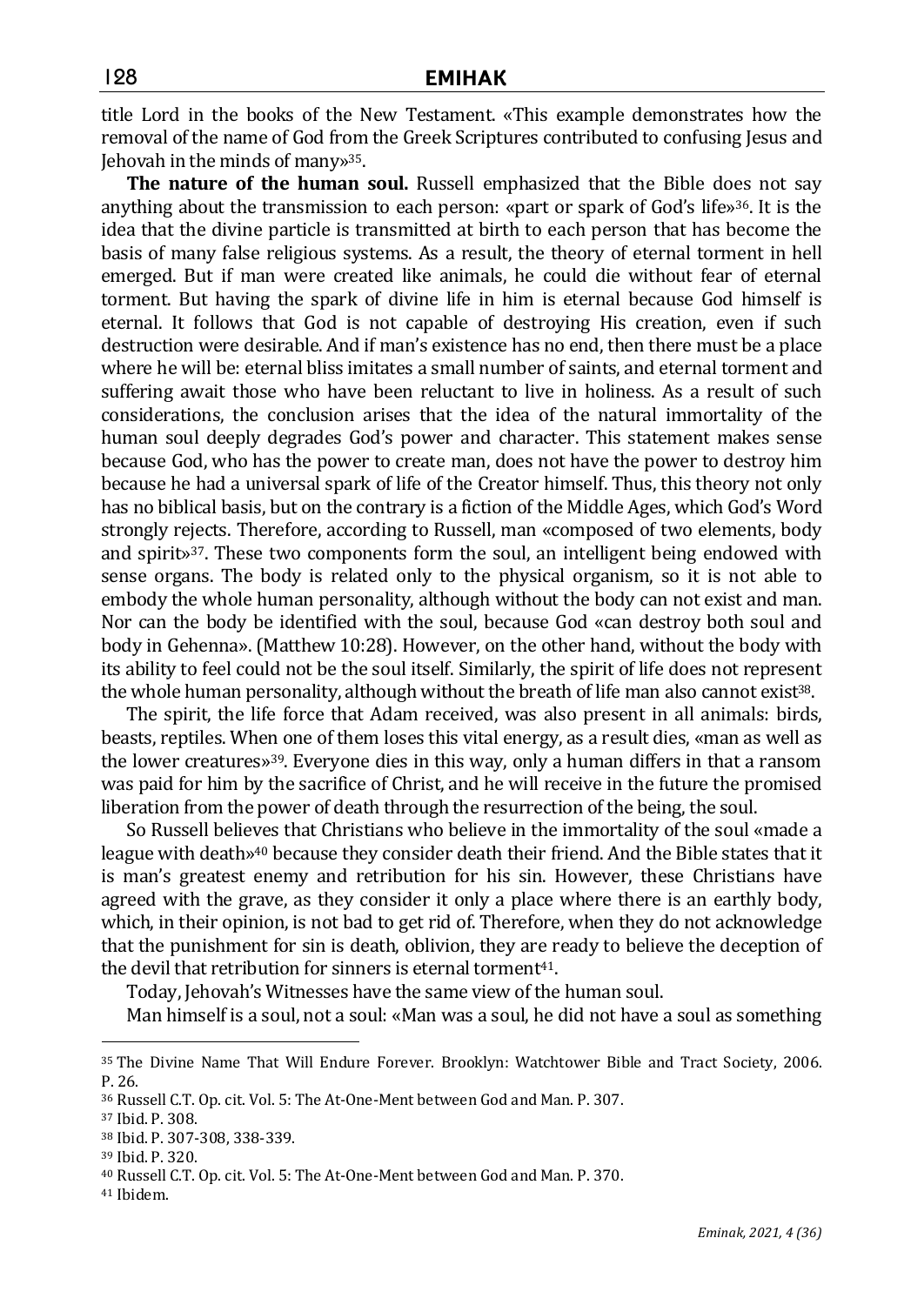immaterial, invisible, and intangible residing inside him»42. Also, the concept of the soul does not mean something immortal and indestructible. The soul is the result of a combination of two elements: «The Genesis account shows that a living soul results from the combination of the earthly body with the breath of life»43.

**About Hell.** Charles Russell suffered a severe death at the age of nine. His parents also buried their three young children. Therefore, the fate of the dead was of great interest to Young Charles and became decisive in his further spiritual search. In his youth, he refused to accept the traditional doctrine of the eternal torment of sinners: «I cannot believe that there is a just and wise God who would do such a thing to a poor, unfortunate human being»<sup>44</sup>. In 1869 he began attending the Advent Christian Church<sup>45</sup>. This denomination rejected the above view and believed that: «the wicked will be «punished with everlasting destruction;»« and «suffering complete extinction of being»46.

The Hebrew word «Sheol» and the Greek word «hades» are translated in the King James Version Bible as «Hell». The closest in meaning to these words, which are found in the original text of Scripture, is the word «forgetfulness.» There is nothing in the word «Sheol» to indicate joy, suffering, or any other expression of feelings. Sheol, hades, oblivion accepts the dead, all without exception, good and bad. There is no light, nor knowledge, nor wisdom, no meditation, and no tongue glorifies the Lord there or despises Him. That place is also described as «a condition of absolute silence»47. Sheol in most cases in the biblical text means «grave», but in a more detailed study, this word is not just a grave in its usual meaning, namely - oblivion<sup>48</sup>. Also in the word Sheol, there is not the slightest hint of fire or suffering, and this is only the cessation of life. The greatest argument that Sheol is not a place of suffering is the biblical words that tell of its future destruction (1 Corinthians 15:55: Revelation 20:14). Therefore, even if one thinks that the souls of sinful people are suffering there, at least he must admit that this place will not exist for all eternity because the Lord Himself has predetermined that it will be destroyed49.

Jehovah's Witnesses today continue to take a similar view on this issue: «Sheol, or Hades, is thus not a literal place in a specific location. Rather, it is the common grave of dead mankind, the figurative location where most of mankind sleep in death»50. It is worth noting that today this Religious Organization recognizes that the Sheol is «most of mankind», and not all the dead. According to this view, the rest of the dead are now in Gehenna and have no hope of resurrection<sup>51</sup>.

**The second coming of Christ.** Charles Russell played a significant role in the events of the Second Coming of Christ in his doctrinal system. However, he had his own, special view on the subject. His first work in 1877 was a pamphlet entitled *The Object and* 

<sup>42</sup> Insight on the Scriptures. Vol. 2. Brooklyn: Watchtower Bible and Tract Society, 1988. P. 1004.

<sup>43</sup> Ibid. P. 1005-1006.

<sup>44</sup> Rutherford J.F. Oration at evening service // The Watch Tower and Herald of Christ's Presence. 1916. No. 23, Vol. 37. P. 373.

<sup>45</sup> Jehovah's Witnesses-Proclaimers of God's Kingdom… P. 43-44.

<sup>46</sup> Statement of Faith // Advent Christian General Conference. URL: https://acgc.us/about/#Beliefs

<sup>47</sup> Russell C.T. Op. cit. Vol. 5: The At-One-Ment between God and Man. P. 354.

<sup>48</sup> Ibid. P. 363.

<sup>49</sup> Ibid. P. 354, 363-364, 373.

<sup>50</sup> What Does the Bible Really Teach? . Brooklyn: Watchtower Bible and Tract Society, 2016. P. 212-213.

<sup>51</sup> Who Will Be Resurrected? // The Watchtower Announcing Jehovah's Kingdom. 2005. No. 9, Vol. 126. P. 16-17.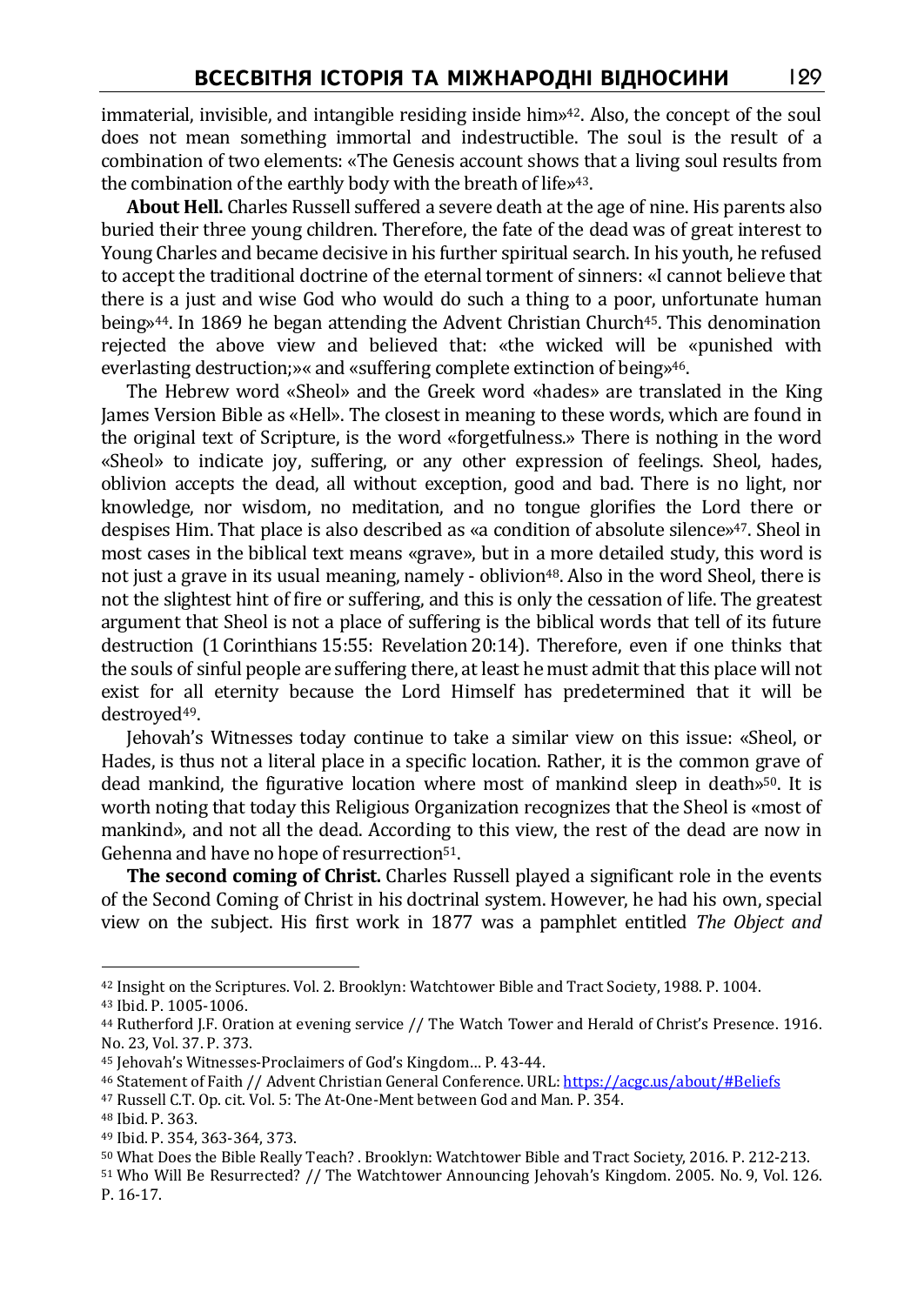*Manner of Our Lord's Return*52. For him, the way Jesus Christ comes and appears is paramount in the proper perception of God's plan for mankind. He called for avoidance of misconceptions about the purpose and manner of this event, which were widespread in many churches. This event, as many expect, is not intended to destroy the earth and most of humanity in the fire, but in fact, it will be «the time for the bestowment of the favors»53. The Second Coming cannot be considered a one-time event, as this period will be stretched in time. Therefore, Russell, reflecting on this topic, prefers the word «presence». Many people, when considering the Second Coming, very often refer to the event or moment of arrival, and it would be worthwhile to keep in mind the «period of presence», as in the case of the First Coming of Christ<sup>54</sup>. However, the Second Presence of the Lord will cover a much longer period than the duration of His earthly life, and it will last a thousand years<sup>55</sup>

It is a great mistake to think that the glorified spiritual body of Christ is the same body that was crucified on the cross and laid in the tomb of Joseph of Arimathea. And the crucified physical body of Jesus was supernaturally taken from the tomb and at the same time «it did not decay or corrupt»56. Russell does not say for sure, but suggests that God made Jesus with the human body: 1) it is decomposed into a gaseous state; 2) it is still preserved somewhere by God, as a majestic monument of His love and redemption57. Therefore, after His resurrection, the Lord Jesus was raised to the level of «divine nature» and is no longer a human being, but a spiritual being that no human being can see unless he makes himself visible in a supernatural way<sup>58</sup>.

As a result, in His Second Coming, Christ will be present in an invisible way, doing work that people in the world will not be aware of for some time. In other words, His coming must quietly take place, unobserved, it will be completely unknown to the world, just as a thief comes, that is, without noise (Matthew 24: 33-34)<sup>59</sup>. The fact that Christ is already present can be seen not with natural vision, but only to the eye of faith, through the study of biblical prophecies<sup>60</sup>. Sometime after the beginning of the invisible presence of the Lord, there will be great sorrow. Then will come to an end, all sorts of state and religious institutions. There will be social chaos and anarchy until the full establishment of the Kingdom of God with society, which will be organized based on justice, love, and equality<sup>61</sup>.

Jehovah's Witnesses continue to profess this view of the Second Coming of Christ.

Jesus Christ was resurrected in «a spirit body,» and his physical body was decomposed into elements by God so that it did not undergo a process of decay<sup>62</sup>. Therefore, the return of Christ «would be an invisible presence as a mighty spirit person»<sup>63</sup>.

<sup>52</sup> Jehovah's Witnesses-Proclaimers of God's Kingdom… P. 47.

<sup>53</sup> Russell C.T. Op. cit. Vol. 2: The Time is at Hand. P. 104.

<sup>54</sup> Ibid. P. 107.

<sup>55</sup> Ibid. P. 103-107.

<sup>56</sup> Ibid. P. 129.

<sup>57</sup> Ibidem.

<sup>58</sup> Ibid. P. 128-131.

<sup>59</sup> Ibid. P. 143.

<sup>60</sup> Ibid. P. 149.

<sup>61</sup> Ibid. P. 143, 149, 168.

 $62$  The Resurrection of Jesus – Its Meaning for Us // The Watchtower Announcing Jehovah's Kingdom. 2014. No. 22, Vol. 135. P. 4.

<sup>63</sup> Keeping Watch for 100 Years // The Watchtower Announcing Jehovah's Kingdom. 1979. No. 13, Vol. 100. P. 5-6.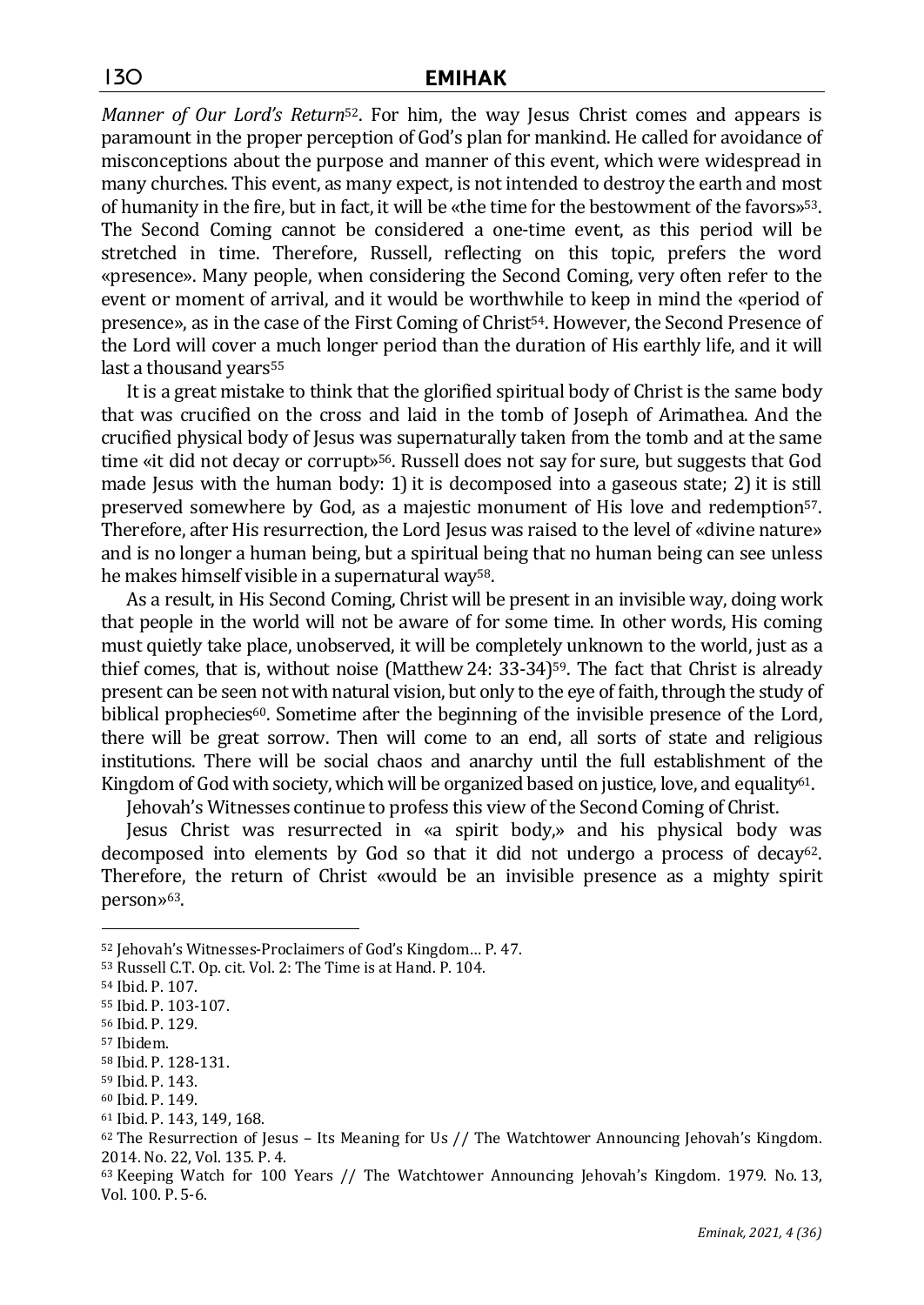**Immortality and eternal life.** According to Russell, the terms «immortality» and «eternal life» are broadly similar in meaning. However, on closer inspection, eternal life and immortality are not synonymous. To possess immortality means more than to live forever. Immortality is a characteristic of «the divine nature»64. Neither angelic nor human nature nor the nature of any other creature is involved. It is possessed only by Jehovah God, and as an exception among the created beings the partners of the divine nature will be the Son of God Jesus Christ, and His Church, the little flock, the bride of Christ. It is worth noting here that Charles Russell distinguished between those who would belong to the Church of Christ and live with Him in heaven and those who would live on earth during the Millennium and be able to receive eternal life, not immortality. Therefore, in the future, millions of people will be able to enjoy eternal life, but only those who belong to a small flock will become immortal<sup>65</sup>.

The word «immortal» means - imperishable, indestructible and imperishable. This is a state in which death is impossible, i.e., a state of inviolability of death. The existence of any creature depends on various factors and therefore cannot be considered immortal. From the beginning, only God had an existence that had no beginning and did not require any support. In turn, other beings, as well as the Son of God, we're all mortal. However, the term «mortal» describes the state not of the one who dies, but of the one who can die, because the length of his life depends on God. For example, spiritual beings such as angels are mortal because they can be destroyed by God if they rebel against their Creator. An example is Satan, who was one of the holy angels before he sinned. And Russell quotes from Hebrews 2:14 as the clearest statement about the destruction of Satan<sup>66</sup>.

It follows that Adam was created mortal. In this state, he could both die and have eternal life depending on fidelity and obedience to his Creator. If Adam had been created immortal, incapable of death and destruction, God's warning and judgment would have been only an empty threat to him. In turn, Jesus Christ after His resurrection is called «who alone possesses immortality» (1 Timothy 6:16). Of course, in this statement about the exalted position of Christ, it must be understood that the unique and highest status of Jehovah God is not taken into account. At His resurrection, the Son of God received immortality, which is only an element of divine nature, because He perfectly fulfilled the will of Heavenly Father on earth. If the Son of God had immortality before His resurrection, He could not become the Savior of the world because He could not die. Christ, suffered and died for the sins of mankind and only after that was glorified by God to a state of immortality<sup>67</sup>.

The opportunity for people to receive immortality was not promised to people who lived before the time of Christ's death. According to the Divine Plan, a special place will be occupied by «a small number of His creatures»68. This privilege does not apply to angels, cherubim, or seraphim, but only to the Son of Man and His bride, the Church. Just as Christ became a partaker of the divine nature at His resurrection, so the Church will experience this change at the resurrection from human nature to the glory of the divine nature during His Second Presence<sup>69</sup>.

<sup>64</sup> Russell C.T. Op. cit. Vol. 5: The At-One-Ment between God and Man. P. 388.

<sup>65</sup> Ibidem.

<sup>66</sup> Ibid. P. 389-392.

<sup>67</sup> Ibid. P. 391-393.

<sup>68</sup> Ibid. P. 393-394.

<sup>69</sup> Ibid. P. 393-396.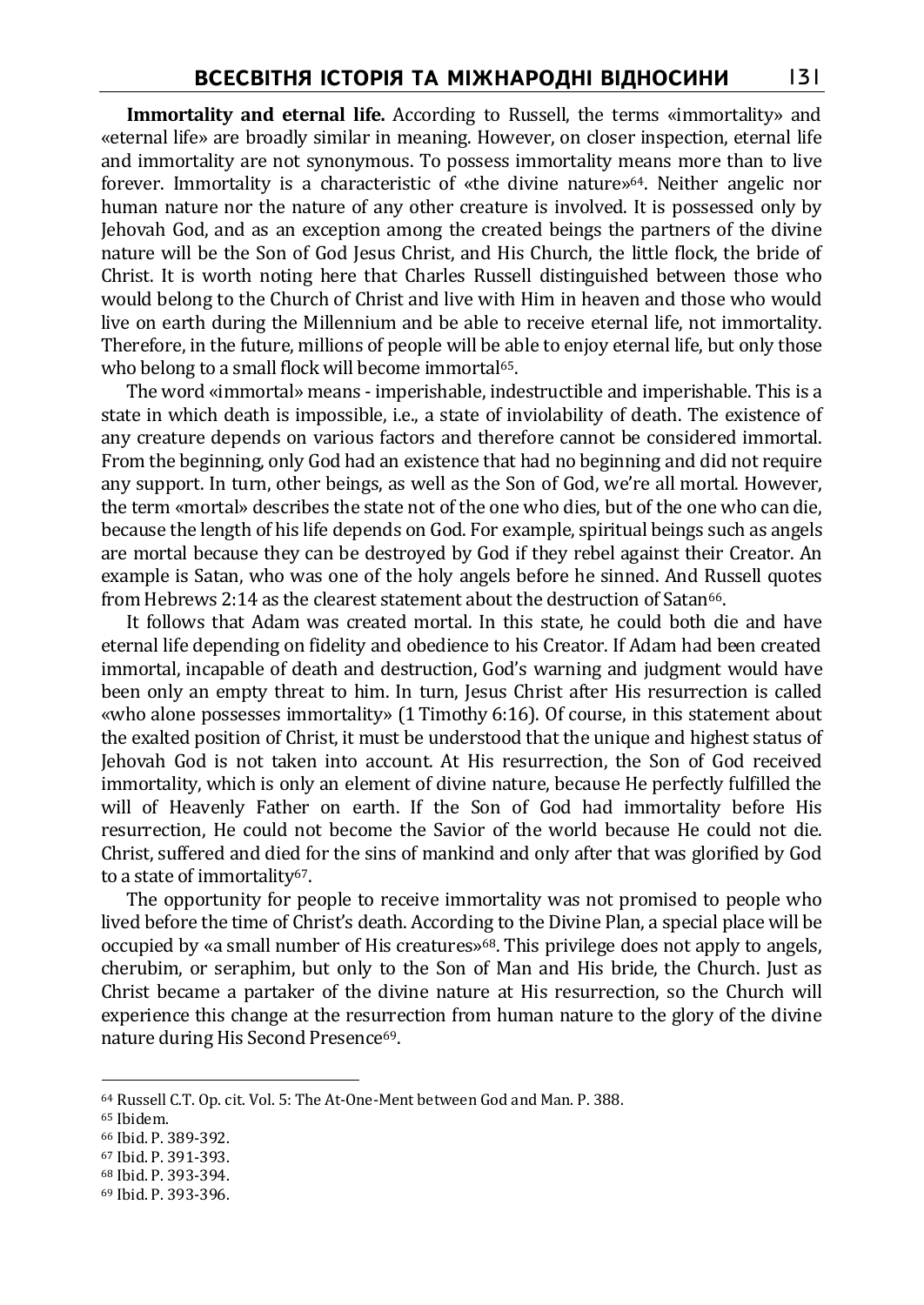Thus, those who will enjoy eternal life will become physically perfect and morally and mentally like the Creator. However, in the state of immortality, greater benefits are available. And those who will possess it will receive not human, but divine nature and will become «new creatures», «the image of God's being», born of the Holy Spirit70.

This view of the difference between immortality and eternal life continues to be professed by Jehovah's Witnesses.

Jesus received immortal life after His resurrection, which is «not just eternal - it cannot be decayed, it cannot be destroyed $v^{71}$ . Those who will be with Christ in heaven will also have immortality: «the anointed members of the Christian congregation... Receive the resurrection to an immortal spiritual life»72. Regarding God's angels, even they are mortal<sup>73</sup>. Therefore, «you can see the difference between immortality and eternal human life»74. Other saved people from the «other sheep,» who do not belong to the «anointed», to the «little flock», who will rule with Christ in heaven, «whose hope is everlasting life on earth»75.

**Conclusions**. Charles Russell played a prominent role in the formation of the International Bible Students movement. He was a spiritual leader, his works had great authority among his associates. He was considered a «faithful and wise servant» whose appearance was foretold by Jesus Christ. After his death, several religious groups of Bible Scholars were formed, among which the defining one was the one led by Joseph Rutherford. It was this lightness that became known as Jehovah's Witnesses in 1931. Today, this Religious Organization has many millions of followers around the world. Ukraine also has a significant number of representatives of this doctrine.

Charles Russell developed a holistic doctrinal system that bore many differences with the teachings of traditional Christian churches. The most noticeable of his views is the rejection of faith in the Triune God. Russell introduced this view as a product of the early papacy. In his view, Heavenly Father, who alone is worthy of worship and has the right to bear the name of Jehovah, has long since given existence to His Son, Jesus Christ. And already through Christ God created the whole world and all living beings. The Holy Spirit is a divine power or influence that God uses to accomplish His purposes.

Russell noticed that the name Jehovah was hardly mentioned in the popular King James Version. In his opinion, the reason for this was the Trinitarian views of the translators themselves.

As for the view of human nature, he believes that the human soul is similar to the souls of animals, only with the difference that man is created in the image of God. Man, like animals, at death passes into a state of non-existence, but to repel them he hopes for resurrection. For this reason, the concept of «hell», Hebrew «Sheol», Greek «hades» is not a place of eternal torment with burning fire, but simply a place of oblivion. All the dead are there waiting for the resurrection.

Charles Russell also had his own opinion on eschatology. Yes, he believed that the Second Coming of Christ would be invisible to people because Christ was not raised in a

<sup>70</sup> Ibid. P. 393-396.

<sup>71</sup> Insight on the Scriptures. Vol. 1. Brooklyn: Watchtower Bible and Tract Society, 1988. P. 1189.

<sup>72</sup> Ibid. P. 1189-1190.

<sup>73</sup> Ibid. P. 1190.

<sup>74</sup> Questions From Readers // The Watchtower Announcing Jehovah's Kingdom. 1984. No. 7, Vol. 105. P. 31.

<sup>75</sup> Gathering Things in Heaven and Things on Earth // The Watchtower Announcing Jehovah's Kingdom. 2006. No. 4, Vol. 127. P. 24.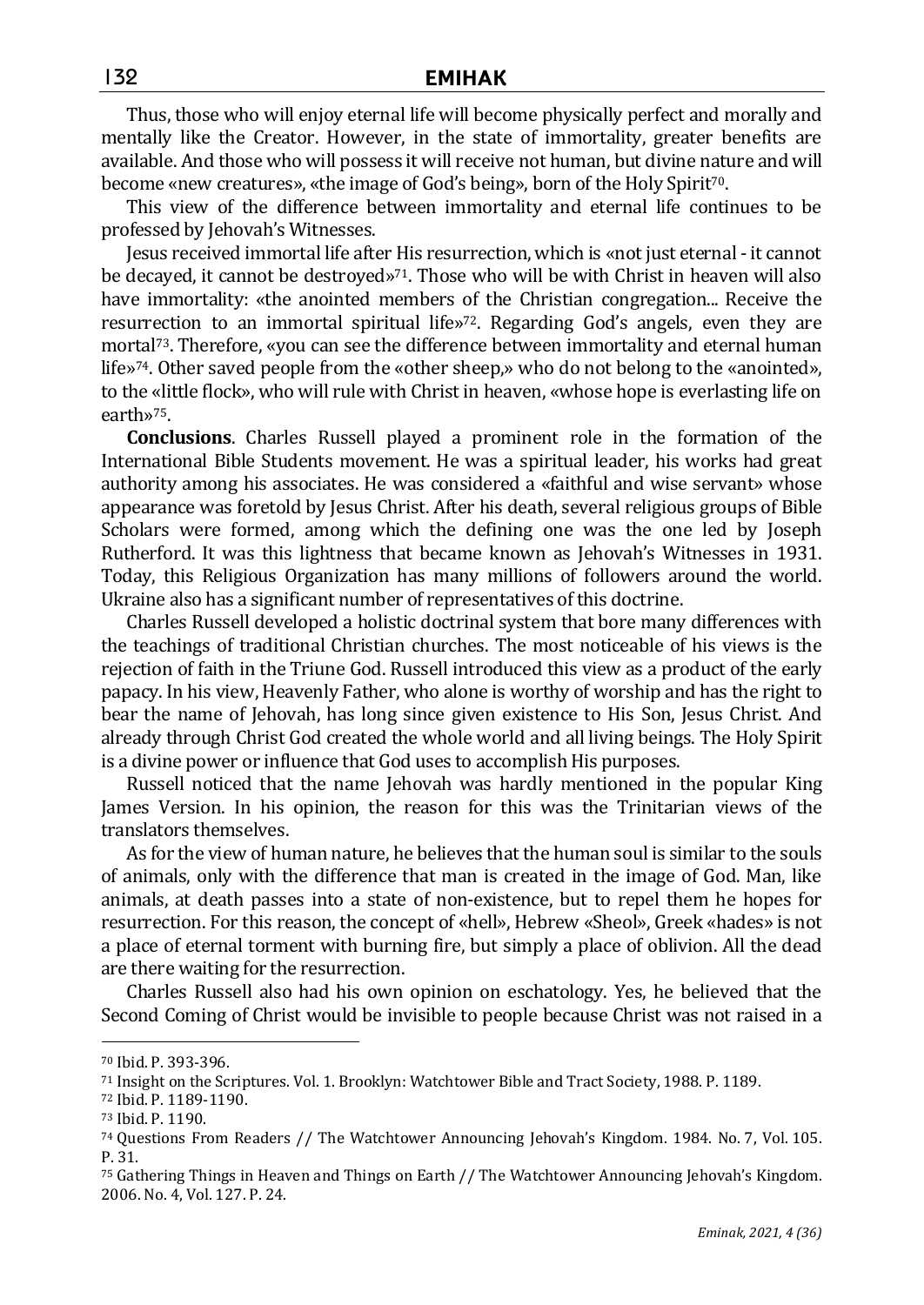physical body, but as an invisible powerful spiritual person. This event will not be onetime but will last for a thousand years. Therefore, Russell is more inclined to use not the expression «Second Coming», but prefers the expression «Second Presence». This event will not have the goal of destroying the earth by fire, but will be the time of the gift of special blessings from the Lord to all mankind.

Russell makes a clear distinction between the concepts of «immortality» and «eternal life». By eternal life, he means a state in which a person lives without the risk of losing it, but realizing that his existence depends entirely on God. It can be received by people who will live on earth during the Millennium. And immortality means a state of indestructibility and is a quality of divine nature. Immortality is influenced by: 1) Jehovah God forever; 2) Jesus after his resurrection and purification to the divine nature; 3) The Church of Christ, the «little flock», during the Second Presence of Christ.

The religious organization of Jehovah's Witnesses left certain points of Charles Russell's doctrinal ideas unchanged, and some were corrected. In particular, this applies to the view of Sheol. The nature of Sheol has remained unchanged, but it is in this place that most people are, and not all who died without exception. A certain number of the dead are in «hell,» and they have no hope of resurrection.

Thus, Charles Taze Russell had a fundamental influence on the development of the religious views of the Religious Organization of Jehovah's Witnesses. Many of his ideas are professed by representatives of this religious group to this day. This article did not aim to fully consider Russell's doctrinal system. Only attention is paid to the significant milestones of his teachings. For example, this article did not conduct a detailed study of the different levels of saved people, those who will live in heaven and those who will live forever on earth, and the relationship between them. Israel's important role in Russell's eschatological system has also been raised.

## **REFENENCES**

- *2020 Grand Totals* (2020). Watchtower Online Library. Retrieved from https://wol.jw.org/en/wol/d/r1/lp-e/1102020991 [in English].
- *Advent Christian Church* (n.d.). The Association of Religion Data Archives (ARDA). Retrieved from https://www.thearda.com/Denoms/D\_1101.asp [in English].
- **Bartoshevich, E. & Borisoglebskii, E.** (1960). *Imenem boga Iegovy* [In the name of Jehovah God]*.* Moskva: Izdatelstvo politicheskoi literatury [in Russian].
- **Bartoshevich, E. & Borisoglebskii, E.** (1969). *Svideteli Iegovy* [Jehovah's Witnesses]*.* Moskva: Izdatelstvo politicheskoi literatury [in Russian].
- **Biography** (1916). *The Watch Tower and Herald of Christ's Presence*, *37 (23)*, 354-357 [in English].
- **Chryssides, G.** (2008). *Historical Dictionary of Jehovah's Witnesses*. Toronto: The Scarecrow Press [in English].
- **Dvorkin, A.** (2002). *Psevdokhristianskaia sekta «Svideteli Iegovy»* [The pseudo-Christian sect «Jehovah's Witnesses»]*.* Sankt-Peterburg: Formika [in Russian].
- **Gathering** Things in Heaven and Things on Earth (2006). *The Watchtower Announcing Jehovah's Kingdom*, *127 (4),* 21-25 [in English].
- **Watchtower Bible & Tract Society** (2002). *2002 Yearbook of Jehovah's Witnesses.* Brooklyn [in English].

**Watchtower Bible & Tract Society** (1988). *Insight on the Scriptures* (Vol. 1-2). Brooklyn [in English].

- **Watchtower Bible & Tract Society** (2001). *Isaiah's Prophecy Light for All Mankind II.* Brooklyn [in English].
- **Watchtower Bible & Tract Society** (1993). *Jehovah's Witnesses: Proclaimers of God's Kingdom.* Brooklyn [in English].
- **Watchtower Bible & Tract Society** (1989). *Reasoning From the Scriptures.* Brooklyn [in English].
- **Watchtower Bible & Tract Society** (2006). *The Divine Name That Will Endure Forever*. Brooklyn [in English].
- **Watchtower Bible & Tract Society** (2006). *Should You Believe in the Trinity?* Brooklyn [in English].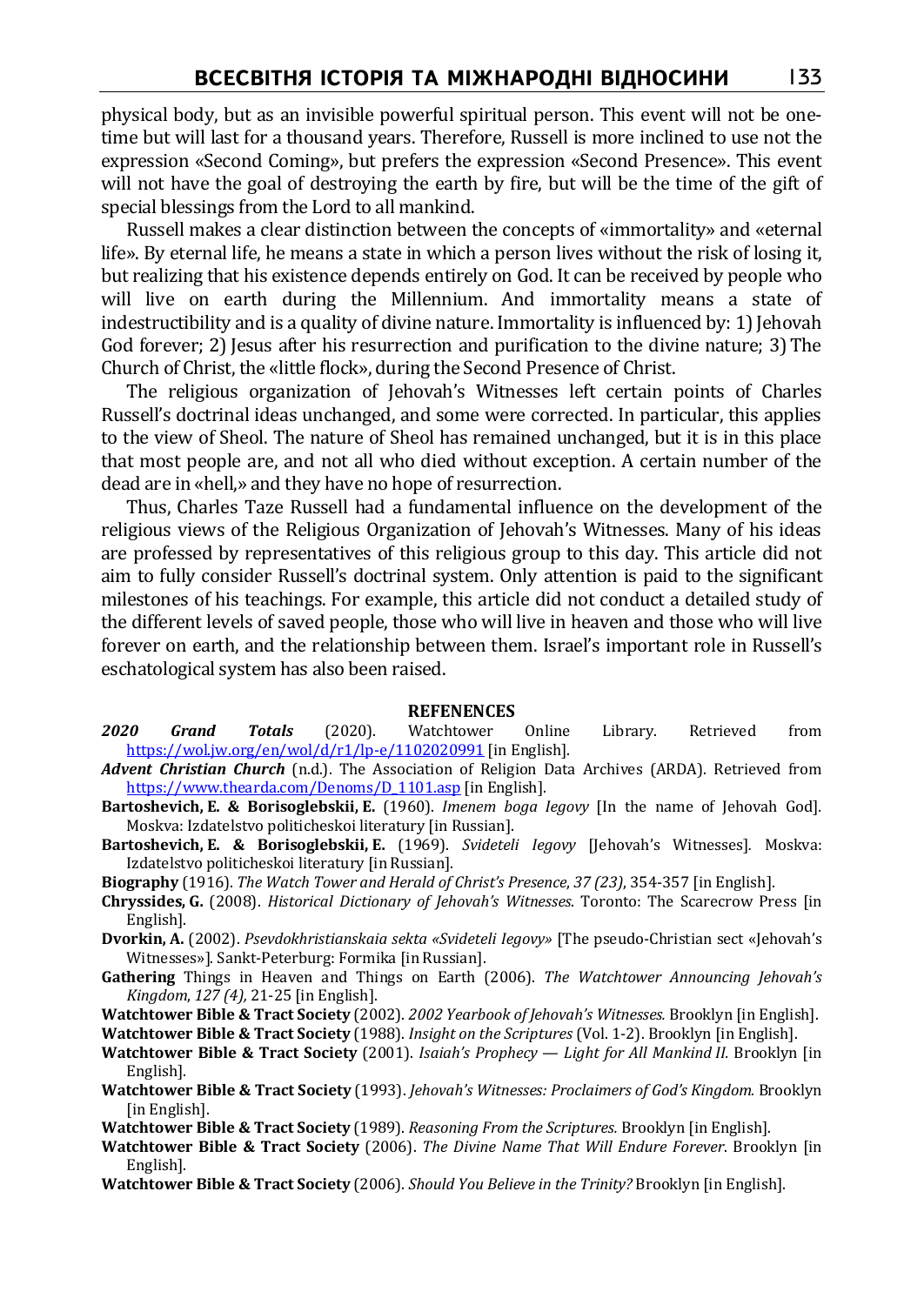**Watchtower Bible & Tract Society** (2016). *What Does the Bible Really Teach?* Brooklyn [in English].

- **Keeping Watch** for 100 Years (1979). *The Watchtower Announcing Jehovah's Kingdom*, *100 (13),* 4-8 [in English].
- **Land, G.** (2005). *Historical Dictionary of the Seventh-Day Adventists*. The Scarecrow Press [in English].

**Martin, Yu.**(1992). *Tsarstvo Kultov* [Kingdom of Cults]*.* Sankt-Peterburg: Logos [in Russian].

- **Moskalenko, A.** (1961). *Sekta iegovistov i ee reaktsionnaia sushchnost* [The Jehovah's Witness Sect and Its Reactionary Essence]*.* Moskva: Gosudarstvennoe izdatelstvo «Vysshaia shkola» [in Russian].
- **Questions From Readers** (1984). *The Watchtower Announcing Jehovah's Kingdom*, *105 (7),* 30-31 [in English].
- **Redeker, C.** (2006). *Pastor C.T. Russell: Messenger of Millennial Hope, Distinguished Founder of the Bible Students and His Legacy*. Temple City: Pastoral Bible Institute [in English].
- **Russell, C.** (1923). *Studies in the Scriptures*. Brooklyn: International Bible Students Association [in English].
- **Rutherford, J.** (1916). Oration at evening service. *The Watch Tower and Herald of Christ's Presence*, *37 (23),* 373-374 [in English].
- **The Resurrection of Jesus** Its Meaning for Us (2014). *The Watchtower Announcing Jehovah's Kingdom*, *135 (22),* 3-7 [in English].
- **This Is Our Spiritual Heritage** (2013). *The Watchtower Announcing Jehovah's Kingdom*, *134 (4),* 3-7 [in English].
- **Who Will Be Resurrected?** (2005). *The Watchtower Announcing Jehovah's Kingdom*, *126 (9),* 13-17 [in English].
- **Yarotskyi, P.** (Ed.) (2008). *Piznii protestantyzm v Ukraini. Istoriia relihii v Ukraini* [Late Protestantism in Ukraine. History of religion in Ukraine]*.* Vol. 6. Kyiv-Drohobych: Surma S [in Ukrainian].
- **Zydek, F.** (2016). *Charles Taze Russell: Jego życie i czasy. Człowiek, Millennium i posłannictwo*. Białogard: Straż [in Polish].

## *Роман Орловський*

(Національний університет «Острозька академія», Острог, Україна) e-mail: orv1979@gmail.com ORCID: https://orcid.org/0000-0002-6924-3866

## **Релігійні погляди Чарльза Тейза Рассела та їх відображення у віровченні Свідків Єгови**

У статті розглянуто релігійні погляди засновника Товариства Вартової Башти Чарльза Тейза Рассела. Окреслено їхній вплив на розвиток доктринальної системи релігійної організації Свідків Єгови. Поданий короткий опис діяльності цього релігійного лідера, та значення його постаті в очах його однодумців. Висвітлено концепції, що стосуються природи Божества, імені Бога, природи людини, стану померлих, другого пришестя Христа, безсмертя та вічного життя.

Джерельну базу складають безпосередньо праці цього релігійного керівника. У процесі дослідження виявлено, що члени руху Міжнародних Дослідників Біблії вважали Чарльза Рассела «вірним і мудрим рабом» про появу якого передвіщав Христос.

Засновник Товариства Вартової Башти був прихильником ідей антитринітаризму, визнаючи Христа першим Божим творінням, а Святого Духа – божественною силою та впливом. Вважав, що ім'я Єгова може належати тільки Небесному Отцю та рахував помилкою заміну цього імені різними титулами у тексті деяких перекладів Біблії.

Рассел відкидав ідею природного безсмертя душі. Натомість, на його думку, людина сама є живою душею, результатом поєднання тіла з духом, іскрою життя. Шеол, природу смерті, він сприймав як стан небуття. Однак для усіх без вийнятку померлих є надія повернення до життя завдяки воскресінню. Тема способу другого приходу Христа у цього релігійного лідера тісно пов'язана з Його воскресінням. Оскільки, на його думку, Ісус воскрес не у фізичному, а в духовному тілі, то і Його повернення слід очікувати невидимим для людей. Тому він часто використовував вираз «друга присутність».